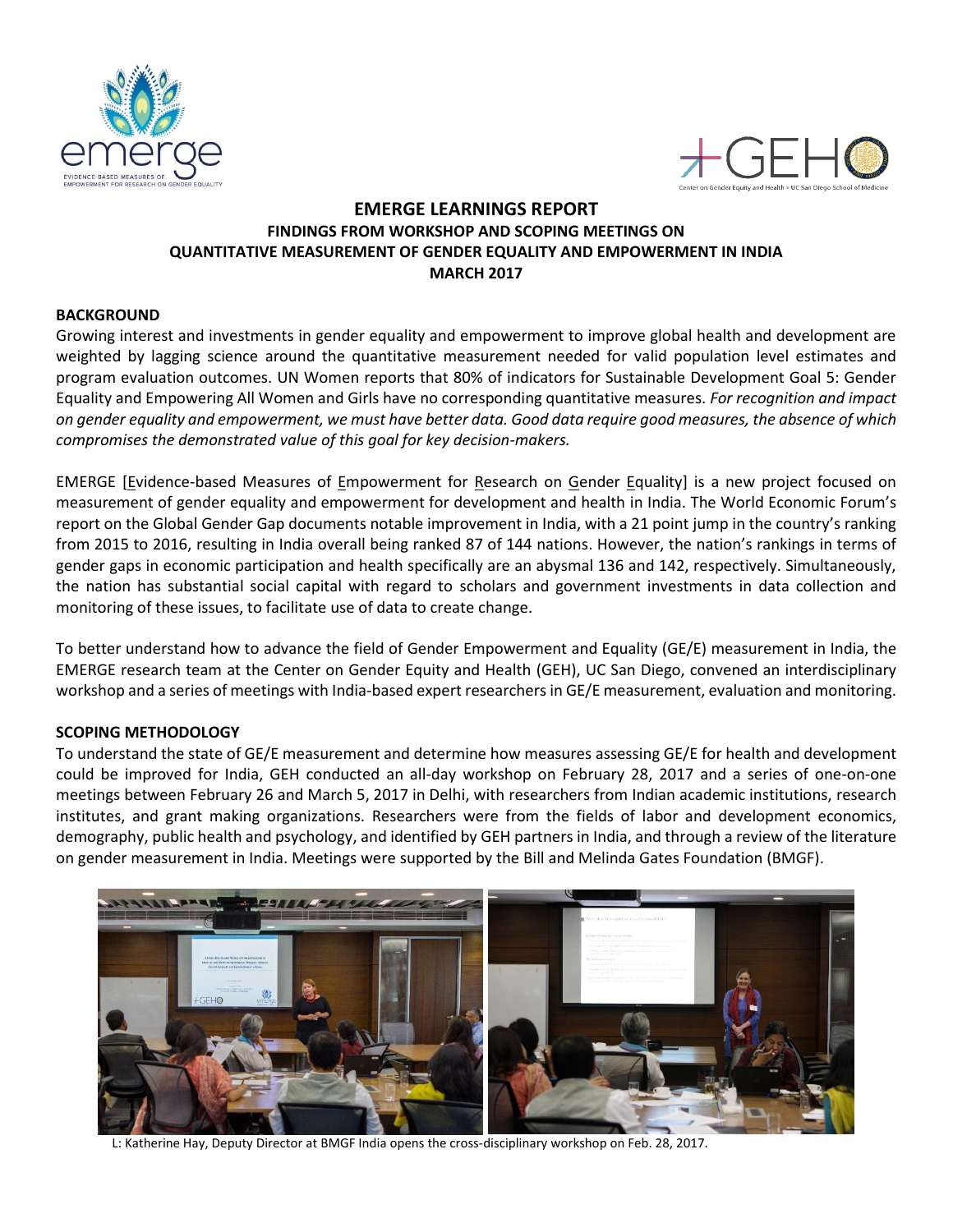R: Amy Pennington, Program Officer at BMGF Seattle presents BMGF model on Women and Girls Empowerment. *Photo by Joe Hill/RoundRoomImage*

Our all day workshop on February, 28, 2017 was conducted with an interdisciplinary group of 25 researchers on gender and measurement to begin a cross-disciplinary conversation on how to define and understand gender equality and empowerment, best evidence measures of gender equality and empowerment across different dimensions of focus (e.g., reproductive health and autonomy, time use, women's labor participation, and violence), and gaps in measurement and our understanding of these issues. Panel presentations were offered by internationally recognized experts who focused on intimate partner violence (Dr. Anita Raj), gender role norms (Dr. Ravi Verma), time use (Dr. Indira Hirway), and labor force participation (Dr. Rohini Somanathan).

Discussions were, at times hampered by different terminology used across different disciplines of study, and even in terms of agreement regarding what constitutes a measures- whether it is the assessment tool or variable construction or both. Perspectives also differed regarding the importance of being pragmatic from the start and considering the difficulty or resource intensiveness of a measure prior to creation, or allowing for creation of measures that may be unwieldy but allow for greater innovations or precision and validity. Nonetheless, there was consensus on the need for improvement in gender equality and empowerment measurement, and the importance of cross-disciplinary work and more shared definitions of what we mean by measurement to achieve this goal.



L: GEH Director, Anita Raj, speaks about Intimate Partner Violence on an expert panel at the workshop. R: Rohini Somanathan, Professor of Economics at the Delhi School of Economics, speaks on the panel about the Economic Empowerment of women. *Photos by Joe Hill/Round Room Image*

Subsequent to the panel, small group discussions were formed regarding how to create innovations in measurement and how to address gaps in the field across three key dimensions of focus: Time Use and Economic Empowerment, Health and Well-being, and Household and Intrafamilial Relationships inclusive of domestic violence. Summaries of discussions are as follows:

Time Use and Economic Empowerment**.** There is a need to develop measures of time-use that are efficient, and representative of the total time people can be expected to recall. Additionally, better research is needed in the investment, beyond time, individuals make in an activity, to look at subjective attitudes toward activities and the priorities for individual's times, and how that may vary by gender. Time-use measures should also include concepts of economic empowerment and understanding the extent of time spent on unpaid work and how that varies by gender.

Health and Well-Being. Experts discussed health outcome indicators including unintended pregnancy and gender differences in child mortality, immunization rates, and access to/use of health services. Experts identified such differentials as indicative of gender disempowerment and suggested that better measures to understand household decision making processes around health care for children is needed. Experts also noted need for measures to assess healthy transitions for adolescents into adulthood, and gendered pathways that lead to unequal access to health.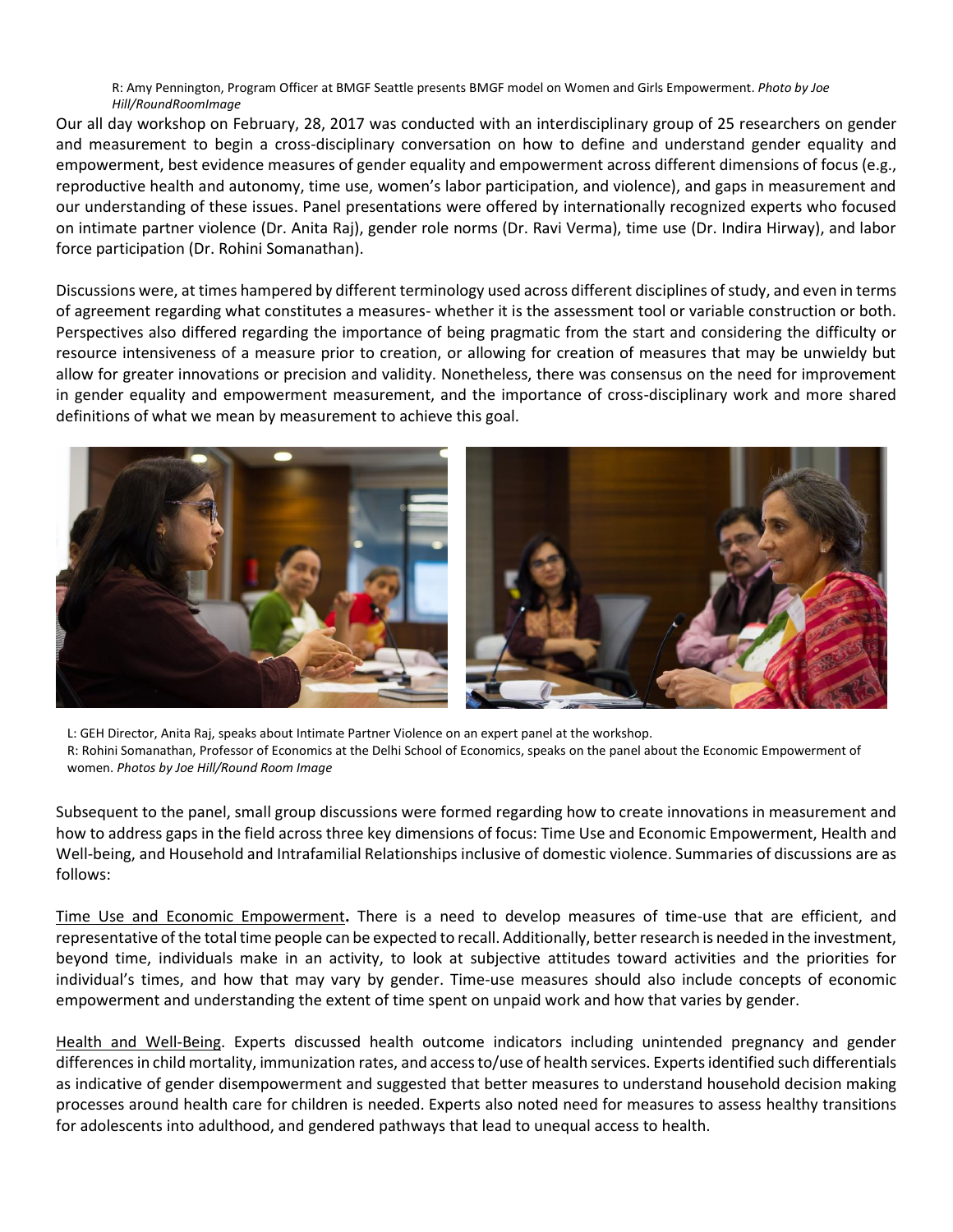Household and Intrafamilial Relationships. Experts emphasized the need to develop household measures of gender equality and empowerment that are pragmatic and adaptable to particular contexts. Researchers noted that measures to assess soft-skills, self-esteem and aspirations have not been particularly successful, and that there is a need to develop reliable measures for those constructs that can work in the Indian context and with diverse groups. More research is needed to understand why and how these measures were not successful – whether it was a flaw in design, a flaw in implementation, or a lack of understanding of the context the measure was tested in. There should also be a push to move away from self-reported measures to get a more accurate assessment of aspects of empowerment, and to use novel and innovative methods of measurement and data collection. A challenge to identify practical, cost-effective and contextualized measures that can be used at a large scale was identified.

## **KEY FINDINGS AND RECOMMENDATIONS**

*There was ample support and interest from researchers regarding the need for improvement in the measurement of gender inequalities and gender empowerment and their impact on health and development. However, priority issues and approaches varied among the group, often along the lines of discipline and type of institution.*

- Consensus regarding definitions of gender equality and empowerment were achieved by the multidisciplinary group with little debate. Participants also were in high agreement regarding the importance of contextual considerations in development of measures, given the diversity of India and the populations in which these issues would be relevant.
- Participants were, to some degree, siloed in their topics of interest and there definitions of measurement, with economists more likely to focus on time use and economic empowerment where demographers and public health researchers were more likely to focus on reproductive, maternal and child health. Cross-cutting areas for these groups were on themes of gender-based violence, including intimate partner violence, sexual harassment and freedom of movement. Gender role norms were identified as an area of interest across disciplines, particularly among researchers who had history of measurement development, both from the fields of demography and economics.
- Operational researchers and researchers who developed large scale surveys argued for the importance of pragmatism in measures development, noting that lengthy measures and those requiring higher level training for survey administration were unlikely to succeed. Researchers based in academic settings argued for the importance of measures that were sufficiently detailed and nuanced to capture the complexity of social and behavioral phenomena of interest. Some researchers also argued for the need for innovation to move beyond survey measures, but while there was general agreement regarding this point, discussions were often stymied by examples of innovations.

## *There was great interest in building gender equality and empowerment measurement science in India, but some key issues were identified as important barriers that would need to be considered and addressed to foster this work.*

- Among academic researchers, there were concerns regarding recognition of the value of measures development as a focus of their field. Thus, while their interest may be high, only post-tenure may they have the luxury to pursue it. Journals focused on measures development are largely in the field of psychology, and thus those outside of this field may receive less credit within their disciplines for such publications. More senior faculty did not express this concern.
- The science of survey development and psychometric testing is not standard training across many of the academic fields conducting survey research or analyzing large scale survey data. To support more rigorous science in measures development, collaboration with and trainings from researchers with measurement science expertise would be helpful. Senior faculty expressed particular interest in such collaboration opportunities as well as training opportunities for their students and post-doctoral fellows in these areas.
- While there was ample representation of economists and demographers at this forum, and some representation from public health researchers as well, those from other disciplines were lacking. Researchers from education, sociology and social work also engage in quantitative survey research but were less represented in the discussion. Big data researchers were also identified as an absence from our experts. More effort is needed to engage experts from these fields with interest in gender equality and empowerment measures.
- A number of qualitative researchers were invited but declined to participate due to the focus of the proposed work on quantitative measures; more outreach and engagement of qualitative researchers is needed as their content input is relevant and their methods are needed for formative research to support development of quantitative measures.
- While there was much agreement on the importance of measuring gender empowerment as a process of voice, choice, agency and action, both individual and collective, discussion of measures often lapsed into gender differentials on key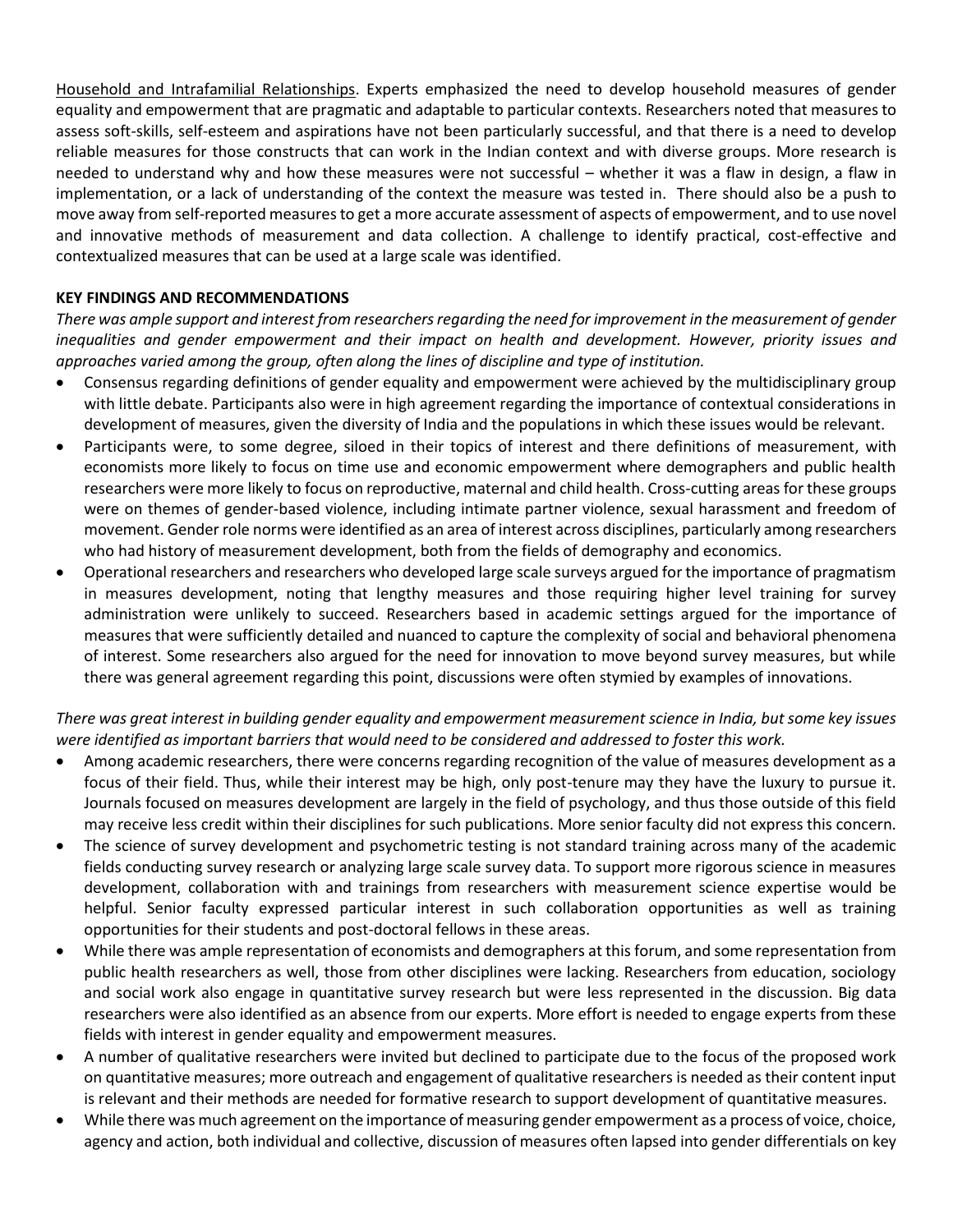assets, opportunities, and participation, particularly in areas of labor and education. More focused discussion on the empowerment process and how to measure the iterative advancement in the process is needed.

*Important gaps in measurement were identified among our experts with no disagreement, though as noted earlier, areas of focus tended to fall across discipline lines with time use and economic empowerment gaps noted more by economists and gaps related to household and health coming more from demographers. We also note gaps in dimensions and the empowerment process on which probed but were unable to identify measures.* 

- There is a recognized value in developing quantitative measures to assess the *Process of Empowerment* for diverse women and girls within India, and the opportunity to develop measures that can be of best use not only for research, but also for large scale policy discussion to aid in attainment of gender equality in India. Self-help groups and other participatory and collective action contexts may be of particular use for development of such measures. Measures of this process should include both individual (psychological) empowerment, and collective empowerment.
- In terms of gender equality and empowerment in the intra-household dimension, measures of *Autonomy and Household Decision-Making Control* were highlighted as important in documenting gender empowerment. While such measures exist in the NFHS, there was some question of their utility across issues and their relevance across groups.
- In terms of gender equality and empowerment in the social dimension, external to households, participants highlighted the need for better measures of *Safety and Violence in Public Spaces*, noting that girls may under report this for fear that their freedom of movement may be compromised; possibilities of observations and perhaps use of CCTV or social media to monitor this were discussed. *Girls' Education to Vocation* was also noted as important to capture, as current assessments focus on receipt or completion of education without consideration of its use toward life goals. The role of math and science education for girls was noted as part of the education to vocation trajectory.
- In terms of gender equality and empowerment in the economic dimension, there was a great deal of discussion regarding the weaknesses of current measures. For *Financial Inclusion,* participants highlighted that assessments must go beyond determination of whether a woman has a bank account and should assess perceived access to formal banking systems, their value to women, and what facilitates women's use of these systems. With regard to *Female Labor Force Participation,* there is concern that recent observed reductions in women's labor force participation, per NFHS-4, are due to measures not capturing women's multiple jobs and informal labor. An additional concern relates to women's choice in labor and gender roles that affect women's desire to participate in the labor force.
- In terms of gender equality and empowerment in the time-use dimension, there were concerns regarding the difficulty of taking these measures to scale, due to their intensity. Further, there was discussion regarding how current time use measures consider women's control over their own time and enjoyment of their time use.
- In terms of gender equality and empowerment in the environment and sustainability dimension, lesser discussion and fewer measures were identified. More research is needed to understand vulnerabilities unique to women and girls based on environmental factors and stresses such as poor working conditions, pollution, climate change, natural disasters and other environmental shocks. It is also important to consider how existing social and gender norms and structural factors affect these vulnerabilities and women and girls' ability to adapt to or escape from them.

*There is need to move beyond traditional survey methods and incorporate innovate methods of measurement*

- There is recognition that self-reported surveys often do not produce an accurate assessment of constructs of interest, including rates of domestic violence, decision making control and perceptions of safety, due to stigma or potential costs of disclosure. There is a need to develop and pilot innovative survey methods to overcome this. Implicit Assessment Testing, games, accessories, role playing, vignettes, and methods that borrow or combine those used in fields of academic inquiry that are not traditionally field-based, show promise.
- Using existing novel data sources, including CCTV camera footage and other big data sources, new methodologies could be developed for measurement that can contribute to the science in a cost effective way at scale.

### **CONCLUSION**

This scoping effort highlights the great progress and commitment of India to reducing gender-based inequalities, and the large-scale efforts that the country has undertaken toward this end via use of rigorous research. Still, there is ample opportunity for progress and a need for continued dedicated effort that could be improved upon with better gender equality and empowerment measures. India is poised to be in a leadership position to develop new measures, based on their capital of both well trained researchers and large scale data and evaluation work. Resources, training and multi